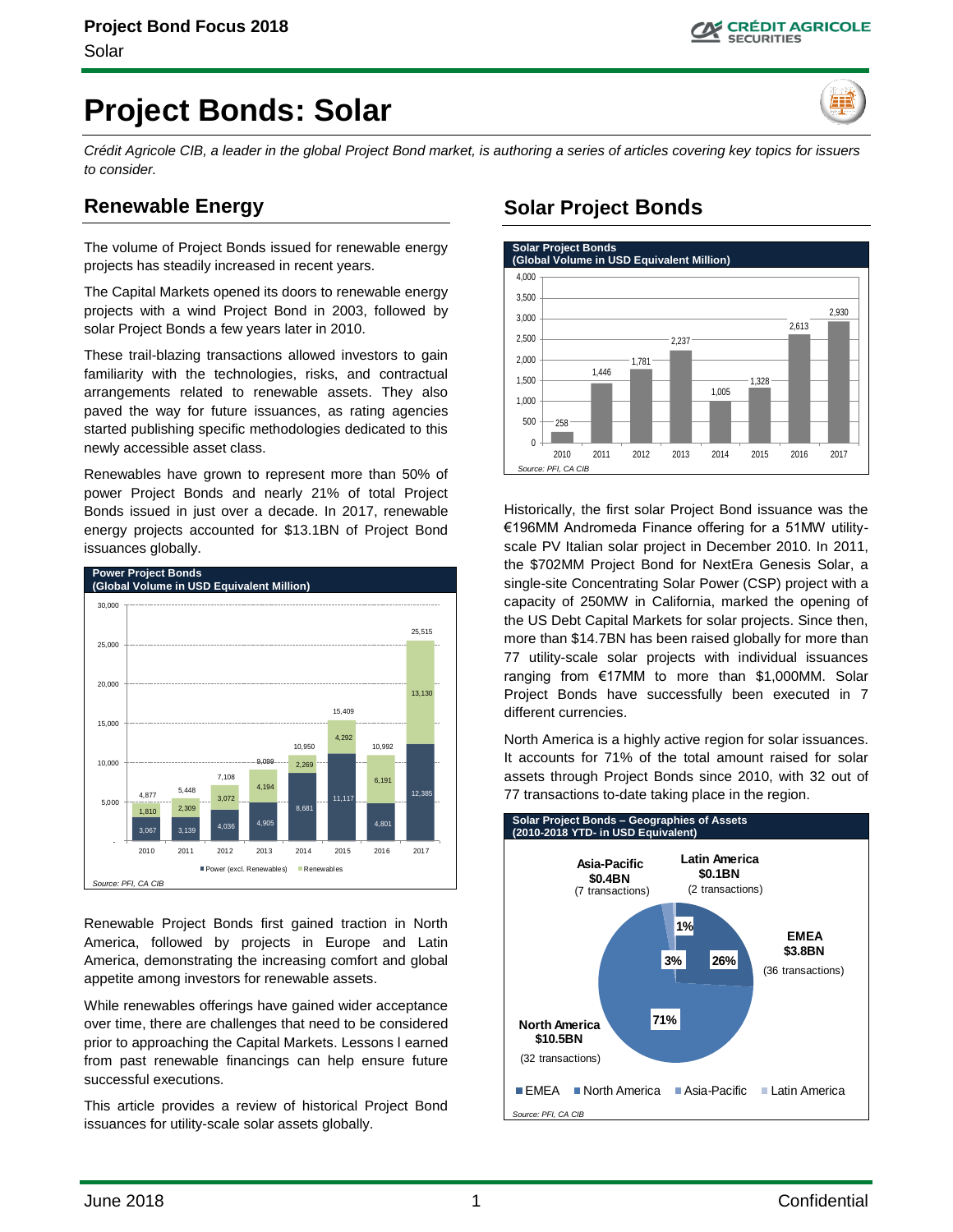With 36 offerings to-date, EMEA is the largest region by number of transactions for solar Project Bonds and regularly sees transactions for projects of various sizes. Spain is particularly active with 15 transactions.

Outside North America and Europe, solar Project Bonds are less frequent but these financings are growing in Asia in Latin America. In 2016, the ¥3,000MM offering for Aomori-Misawa, a 10MW operating solar farm, was the first Capital Markets transaction for an Asian solar project. 6 additional transactions closed in Asia since then. Most recently, Latin America saw its first solar Project Bond placed in the international capital market: a US\$64.75MM green Project Bond issued to refinance construction bank debt for the 50MW La Jacinta solar PV farm in Uruguay, owned by Invenergy.



Solar projects rely on different technologies to convert sunlight into electricity. While Photovoltaic (PV), Concentrating Solar Power (CSP) and Concentrating Photovoltaic (CPV) technologies are the three main technologies used for utility-scale solar plants, projects relying on PV technology account for most of the transactions to-date. Capital Markets participants have also financed parabolic trough systems, the most common form of CSP technology.



Many Project Bonds have financed greenfield projects, as both rating agencies and investors are comfortable with the low construction risk involved for solar projects. Also, the construction period is generally short, thus negative carry can be more easily mitigated. Project Bonds issued to refinance operating solar projects have also been successfully placed.

Utility-scale solar assets are mostly contracted through long-term Power Purchase Agreements ("PPAs") with an offtaker such as a utility or a public entity (State, municipality, etc.). Project Bonds have allowed issuers to fully monetize these contracts with amortizing structures over the full tenor of the underlying PPA, i.e. without any tail. Maturities of 20 years or more are the norm for this type of transaction, with average weighted lives above 10 years.

# **Trends and Highlights**

A wide variety of utility-scale solar assets has been financed through the Project Bond market. Depending on the characteristics of the project, different structures have been successfully placed. The following section discusses some of these transactions, as well as current trends.

#### **Financing Solar Technologies**

The vast majority of utility-scale projects financed in the Capital Markets has used photovoltaic (PV) technology. PV technology directly converts sunlight into electricity through the acceleration of electrons in the PV cells. In this regard, PV plants using crystalline silicon (c-Si) panels, including monocrystalline and polycrystalline, have been used for many years and are the most common technologies financed with Project Bonds.

Concentrating solar power (CSP) technology, while carrying a slightly higher complexity and operating risk, has also been financed through Project Bonds. A CSP project collects and concentrates the heat from the sun with highly reflective mirror panels and focuses the heat onto a receiver filled with a highly conductive fluid, such as synthetic oil. This fluid is then used to create steam and power a conventional steam turbine to generate electricity.

Another technology used for utility-scale solar projects is the Concentrating Photovoltaic (CPV) technology. CPV directly converts sunlight into electricity, as PV does, but uses a lens system to concentrate the sunlight similar to CSP. To our knowledge, no projects relying on this technology have yet been financed in the Capital Markets.

Key technology risks include complexity of installation, degradation factor, commercial track record, and applicability of the solar technology to be used in relation to the geography of the project. The technology and proposed design will need to be reviewed by an independent engineer before launching the offering.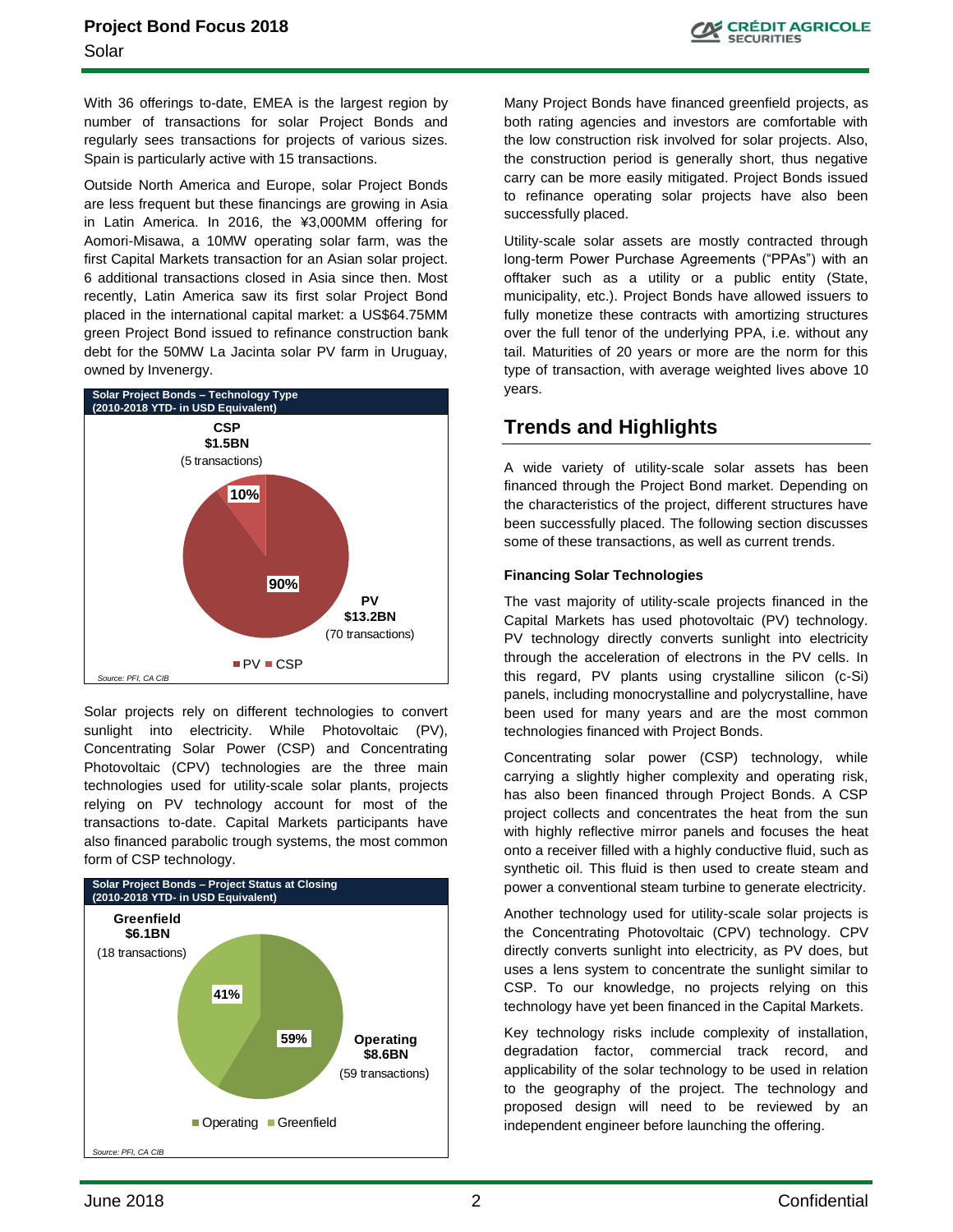#### *Approaching Technology Risk: Case Study*

The first offering for a CSP project was the \$702MM issuance for NextEra Genesis Solar, a 250MW parabolic trough solar project in California. Issued in 2011, this transaction was also the first Capital Markets financing for a utility-scale solar project in the US.

The project consists of two 125MW parabolic trough solar fields and corresponding power blocks. The project is based on a Rankine power cycle with a reheat steam turbine generator designed to use solar radiation from parabolic trough technology. Two independently operated 140MW power blocks are fed thermal energy from solar collection systems. The solar panels capture and concentrate sunlight to heat synthetic oil, which then heats water to create steam. Steam is then pumped to an onsite turbine generator to produce electricity.

While the offering was rated AAA on the back of guarantees provided by the Department of Energy, Fitch considered the parabolic trough technology as proven and one of the oldest operating CSP technologies. Fitch also noted the sponsor's familiarity with this technology as a credit positive.

#### **Construction Financing for Solar Assets**

Capital Markets offerings have been successfully placed for greenfield projects. Construction of utility-scale solar project primarily includes permitting, procuring panels, installation and interconnection. The complexity of the overall design of a solar project tends to be relatively low compared to other power projects and the construction period is short, usually less than a year. For these reasons, investors and rating agencies are comfortable with construction risk and an investment-grade rating is achievable for greenfield projects.

Furthermore, sponsors typically secure comprehensive EPC contracts with experienced contractors. Fixed price, date certain contracts with adequate performance and delay liquidated damages (LD) clauses are standard in this industry, and are consistent with investment grade ratings.

#### *Approaching Construction Risk: Case Study*

In June 2013, Solar Star Funding issued \$1,000MM in series A senior secured notes to finance the construction of a 579MW PV project in California. Two locations were constructed in parallel over a two-year period. With \$2,740MM of construction budget, this project remains one of the largest ever financed in the Capital Markets.

The issuance was rated Baa3 / BBB- / BBB- by Moody's, Standard and Poor's and Fitch. The rating agencies noted the date-certain, fixed-price contract executed with SunPower, an experienced party, as a credit positive. The contract included milestone payments and a substantial early completion bonus payment if the project was completed ahead of schedule.

In March 2015, as the project was reaching completion ahead of schedule, Solar Star Funding issued \$325MM in series B senior secured notes (pari passu with the series A) to repay part of the construction costs to the sponsor. Moody's and Fitch reaffirmed their initial ratings while S&P upgraded its rating by one notch to BBB.

#### **Solar Project Bonds in New Geographies**

While the vast majority of issuances come from North American and European assets, more recent transactions in Asia and Latin America have demonstrated the applicability of solar Project Bonds in new geographies.

#### *New geographies: Case Study #1*

Canadian Solar tapped the Japanese Capital Markets in 2016 to finance the 10MW PV Aomori-Misawa project with a ¥3,000MM issuance. The Project Bond had a two-year grace period, a 20-year tenor, and was rated by a local rating agency. Incorporated in Canada, with the bulk of its operations in China, Canadian Solar had limited relationships with local banks and decided to rely on institutional investors instead. This transaction was the first asset-backed security arranged by a foreign sponsor in the Japanese solar market.

In 2016, following its initial successful transaction, Canadian Solar issued a ¥6,200MM private placement to finance a 21MW portfolio of solar projects in Japan. The issuance was bought by one institutional investor.

#### *New geographies: Case Study #2*

In January 2018, La Jacinta SRL (a special purpose vehicle under the laws of Uruguay) issued S\$64.75MM investment-grade Green Project Bonds, placed in the US private placement market, in order to refinance existing construction loans related to a fully-contracted 50MW solar PV farm in Uruguay.

The bonds were placed in the context of IDB Invest's A/B bond program. IDB Invest is the Inter-American Development Bank Group's private sector arm. The A/B bond structure entails a financing sequencing where an A/B loan is provided by the development bank to finance a project's construction with the participation of a commercial banks in the "B portion" of the facility, and a bond refinancing follows after project completion to takeout the commercial banks' commitment and reduce the development bank's long-term hold. This results in a "B bond" benefitting from the development bank's umbrella, as the B bond and the development bank loan tranche are pari-passu, senior secured debt obligations of the project company.

The solar project benefits from a USD-denominated, 25 year, fixed-price, take-or-pay PPA with Uruguayan government-owned Administración Nacional de Usinas y Trasmisiones Eléctricas ("UTE").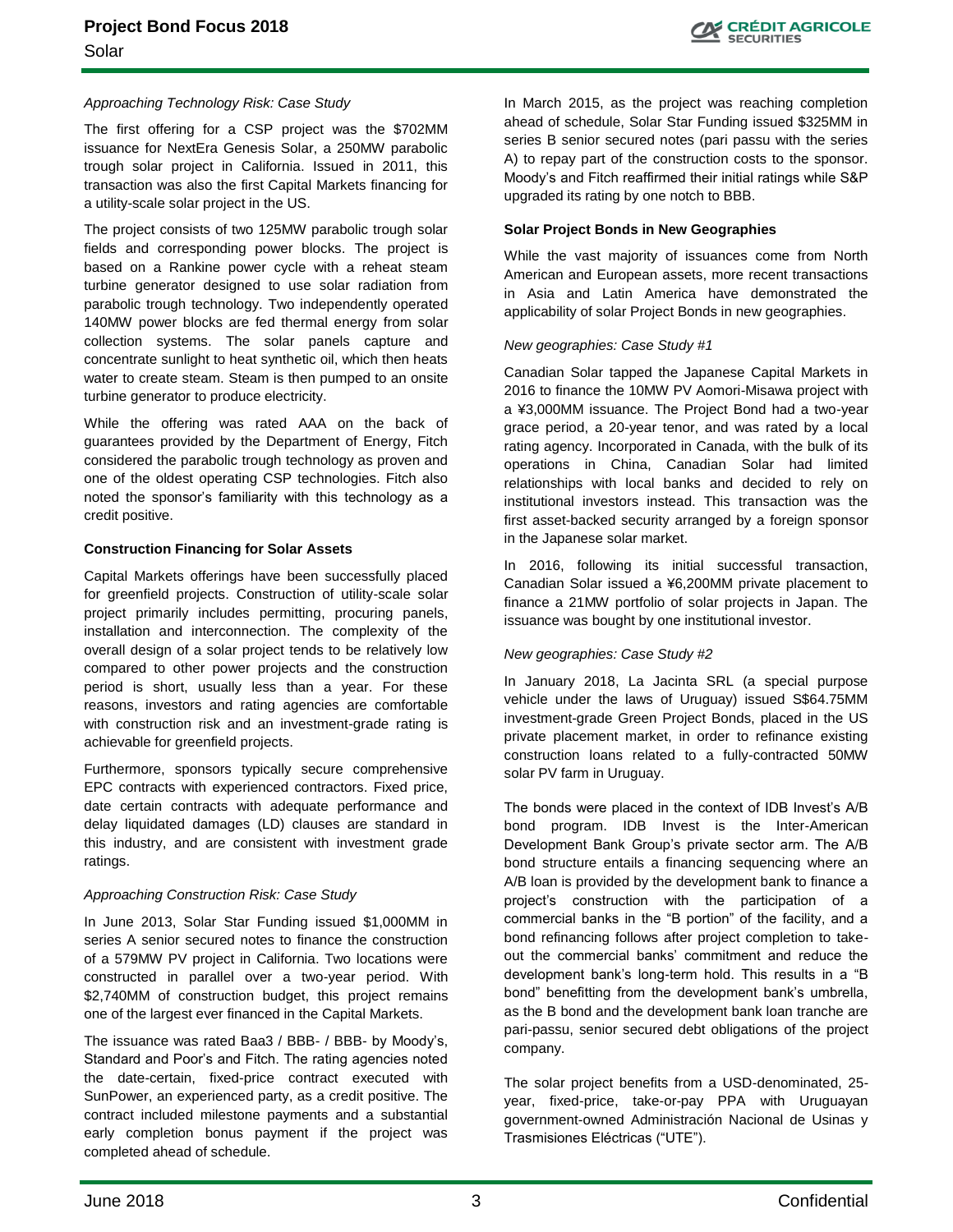The issue is the first "true" solar PV Project Bond issuance in Latin America (i.e. non-recourse, single-asset, utility scale) placed in the international capital markets and marked the third-ever A/B bond. This offering demonstrated that US private placement investors have also appetite for small renewables offerings in Latin America.

#### **Solar Project Bonds from Repeat Sponsors**

Select sponsors who successfully executed solar financings in the Capital Markets, such as NextEra, Consolidated Edison, Canadian Solar and MidAmerican, have relied on Project Bonds for more than one of their projects.

This trend underlines the success of solar offerings since 2010 and the increased ease in executing such transactions, as market participants become more familiar with risks associated with solar projects.

#### *Repeat Sponsor: Case Study #1*

NextEra was one of the first issuers of solar Project Bonds, in 2011, with the \$702MM senior secured notes for the NextEra Genesis Solar project, a 250MW parabolic trough project. The same year, NextEra tapped the Capital Markets for Desert Sunlight, a 550MW PV project in California, with a \$744MM senior secured offering. This private placement was closed alongside a syndicated loan to finance the construction of the solar project.

In 2014, NextEra relied on a HoldCo offering on the back of the Genesis Solar project with the \$280MM HoldCo Project Bond issued by Genesis Solar Funding LLC, the owner of the project.

#### *Repeat Sponsor: Case Study #2*

Consolidated Edison sponsored its first project bond issuance in March 2013 with \$219MM in senior secured notes for a greenfield 1,100MW PV solar plant in the US. Since this inaugural issuance, Consolidated Edison has acted as project sponsor on three additional Project Bond issuances in December 2015, April 2016, and May 2016 for operating PV solar plant assets across the US. For each issuance, Consolidated Edison has relied on the 4(a)(2) US Private Placement market for its solar projects and each issuance has been well-received by investors.

#### **Back Leveraged Solar Project Bonds**

Renewable projects in the US are sometimes partially financed by Tax Equity. Structures can be fairly complex and take the form of partnership flips or sale and leaseback. Tax Equity investors are usually entitled to priority returns and most of the renewable tax benefits of the project, such as the Investment Tax Credit (ITC), and receive a larger share of cash flows in early years. The Managing Member, or sponsor, receives most of the cash flows in later years.

Project Bonds can be issued in this context, with distributions to the Managing Member used to repay investors. Project Bonds'due diligence tend to focus on priority returns to the Tax Equity investors and recapture risk, in case the tax benefits are not realized as anticipated.

Project Bonds investors are getting increasingly comfortable with complex transactions involving solar assets in such back leverage structures.

#### *Back leverage: Case Study*

In November 2017, sPower issued the largest Project Bonds on the back of Tax Equity funds, demonstrating investors' expertise in analyzing complex back leveraged transactions. sPower Finance I, LLC, the Holdco receiving Managing Member distributions, issued \$421MM in senior secured notes backed by a diversified portfolio of 41 utilityscale renewable power projects in the US with aggregate capacity of 565MW. Of the 41 operating projects, 39 were photovoltaic solar projects (425MW) and two were wind power projects (140MW). Most assets were financed through partnership flip funds. The 4(a)(2) / Reg D offering achieved a BBB- rating and the proceeds were mainly used to refinance existing debt at the project levels.

# **Rating Agencies**

Rating agencies approach solar financing by applying their generic project finance criteria complemented by solarfocused methodologies and commentary articles.

Rating agencies regularly update their methodologies as they rate new asset types and structures. For example, the development of various solar technologies has led to refined criteria by certain agencies to specifically address the risks associated with different technologies. Their criteria also evolved based on the performance of rated transactions.

The majority of rated solar projects achieved a "low" investment-grade rating. Investment-grade offerings usually share the following main characteristics: PPA with investment-grade counterparties, fully amortizing profile over the PPA tenor, proven technology, exposure to construction risk, experienced participants, 6 to 12-month Debt Service Reserve Accounts and Operation & Maintenance reserves. Items that may constrain the rating to below-investment grade include inadequate performance of solar technology/design, exposure to merchant risk, sub-investment-grade counterparties, and country risk. These particular aspects of the transaction do not necessarily prevent successful offerings but may require additional liquidity and credit enhancement.

The conclusions of the independent engineer and resource consultant are of paramount importance to rating agencies in their assessment of projects.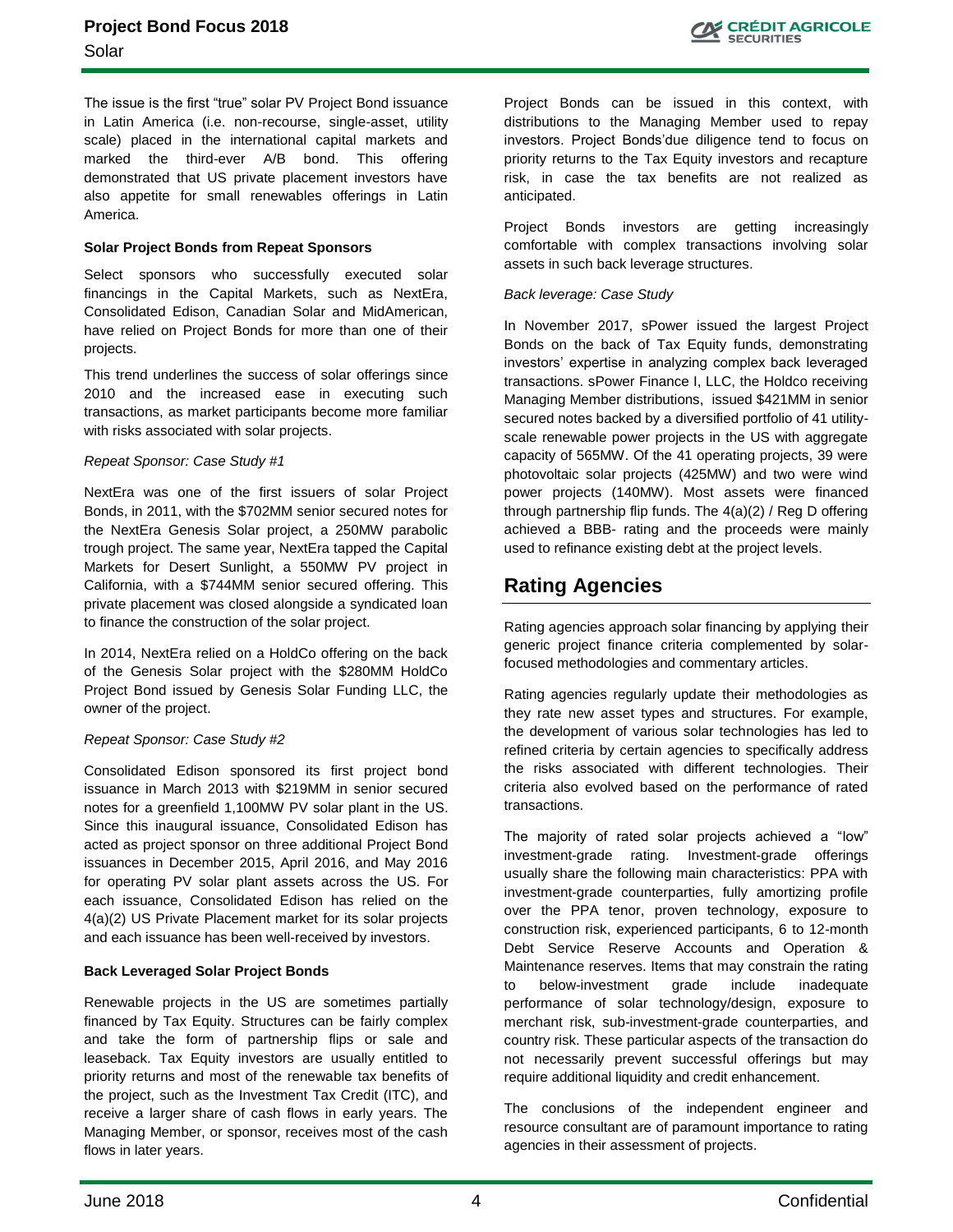For their rating case, agencies continue to largely rely on P90 (1-year) production estimates. Some agencies may also apply specific adjustments to production, degradation or operation and maintenance costs.

Of note, Fitch published updated criteria in March 2017 and lowered the DSCR guidance for PV solar. Indicative ratio guidance for such technology was lowered to 1.20x (from 1.30x previously) for contracted cash flows to support an investment-grade rating. DSCR guidance for merchant cash flows was also lowered. These adjustments were justified by observed performance of rated PV transactions, reflecting better generation performance with low volatility. Fitch, however, did not reduce its DSCR guidance for CSP projects, which remains at 1.40x on contracted cash flows.

For most projects, Fitch will continue to rely on P90 (1 year) generation for its rating case but in some specific instances, the agency could use P90 (10-year). These production estimates would only be applicable when the PPA terms allow for period-specific deficits to be offset by future period-specific surpluses, which have been observed in a small number of cases.

Standard & Poor's has also indicated that PV solar project with solid on-site measurements to assess the solar resource can achieve an investment-grade rating with minimum and average DSCRs of 1.20x on P90 (1-year) on contracted cash flows. Other agencies maintain a view that DSCRs of 1.30x to 1.40x on P90 (1-year) on contracted cash flows are consistent with investmentgrade ratings.

The table on the following page presents the main sizing criteria and structural features consistent with investmentgrade ratings for Fitch, Standard and Poor's, Moody's, DBRS, and Kroll.

# **Conclusion**

Since 2010, the Capital Markets have welcomed solar Project Bonds for different technologies and geographies. An increasing number of sponsors, eager to expand their sources of liquidity for the development of utility-scale solar projects, continue to tap the Capital Markets. Investor appetite remains strong in North America and Europe, and recent successful transactions in Asia suggest that the horizon for solar Project Bond will continue to expand.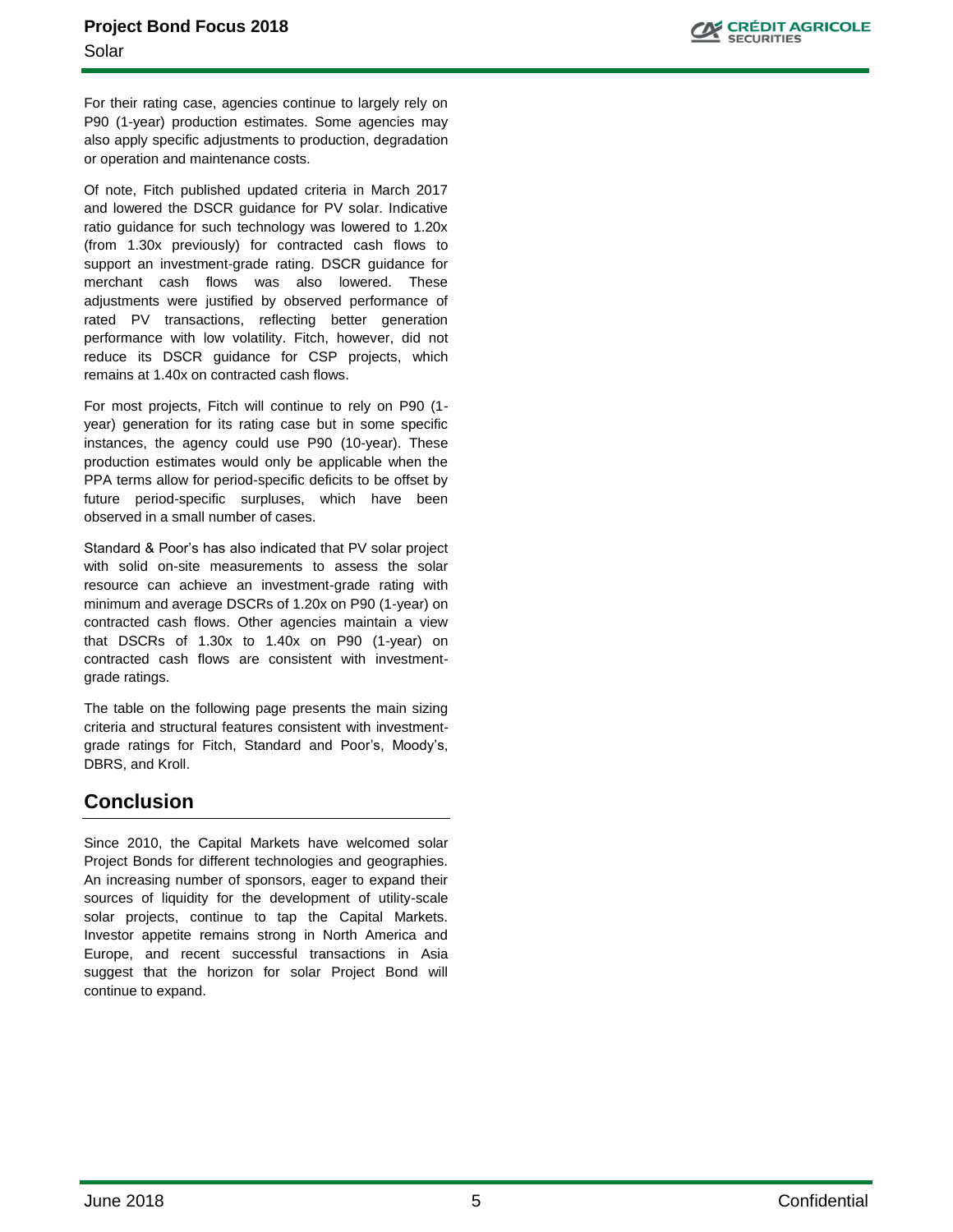### **Project Bond Focus 2018** Solar



### **Rating Criteria for Investment-Grade Solar Offerings**

| <b>Fitch</b><br>Moody's<br><b>DBRS</b><br><b>Standard &amp; Poor's</b><br>Kroll<br>"Rating Criteria for Infrastructure<br>"Project Finance Framew ork<br>"Generic Project Finance<br>"Rating Project Finance"<br>and Project Finance" (Aug 2017)<br>Methodology" (Sep 2014)<br>Methodology" (Apr 2018)<br>Methodology" (Nov 2017)<br>(Feb 2018)<br><b>Applicable</b><br>"Renew able Energy Project Rating<br>"Pow er Generation Projects"<br>"Key Rating Factors for Pow er<br>"Rating Solar Pow er Projects"<br><b>Methodologies and</b><br>Criteria" (Feb 2018)<br>Project Financings" (Sep 2014)<br>(May 2017)<br>(Feb 2018)<br><b>Select Research</b><br>"Approach to Rating Renew able<br><b>Energy Project Finance</b><br>Transactions" (Apr 2015)<br>P90 (1-year) or P95 (1-year)<br>• P90 (1-year) generation<br>P90 (1-year) generation<br>P90 (1-year) generation<br>• Generation assumption not<br>generation<br>specified<br>Additional specific adjustments to<br>Min DSCR $\geq$ 1.20x for contracted<br>Min DSCR $\geq$ 1.25x for contracted<br>cash flow s<br>cash flow s(PV)<br>Avg. DSCR $\geq$ 1.40x for contracted<br>cash flow s<br>cash flow s<br>cash flow s<br>Min DSCR $\geq$ 1.20x for adjusted<br>Min DSCR $\geq$ 1.40x for contracted<br>Limited exposure to merchant<br><b>DSCR Indication for</b><br>contracted cash flows (PV)<br>• Min DSCR $\geq$ 3.60x for merchant<br>revenues considered, subject to<br>cash flow s for other technologies<br><b>Investment Grade</b><br>commensurably higher DSCR<br>cash flow s<br>Min DSCR $\geq$ 1.60x for adjusted<br>Min DSCR $\geq$ 2.00x for merchant<br>Rating<br>merchant cash flows (PV)<br>cash flow s<br>Min DSCR $\geq$ 1.40x for adjusted<br>contracted cash flows (CSP)<br>Min DSCR $\geq$ 1.80x for adjusted<br>merchant cash flows (CSP)<br>Energy production haircut: 0% to<br>No specific adjustments /<br>No specific adjustments /<br>• No specific adjustments /<br>Inflation rate: 2%<br>10%<br>assumptions specified for Base<br>assumptions specified for Base<br>Degradation (PV): 0.50%<br>Grid curtailment adjustment (as<br>Case scenario<br>Case scenario<br>Case scenario<br>informed by a third-party<br>Availability (PV): 94% to 98.5%<br>• Adjustments may be applied on a<br>Adjustments may be applied on a<br>assessment)<br><b>Base Case</b><br>O&M cost: increase of 5% to 10%<br>case by case basis<br>case by case basis<br>case by case basis<br><b>Assumptions and</b><br>• Availability: informed by third-party<br>over proforma costs | Rating Criteria for investment-Grade Solar Offerings |  |                                                                     |
|-----------------------------------------------------------------------------------------------------------------------------------------------------------------------------------------------------------------------------------------------------------------------------------------------------------------------------------------------------------------------------------------------------------------------------------------------------------------------------------------------------------------------------------------------------------------------------------------------------------------------------------------------------------------------------------------------------------------------------------------------------------------------------------------------------------------------------------------------------------------------------------------------------------------------------------------------------------------------------------------------------------------------------------------------------------------------------------------------------------------------------------------------------------------------------------------------------------------------------------------------------------------------------------------------------------------------------------------------------------------------------------------------------------------------------------------------------------------------------------------------------------------------------------------------------------------------------------------------------------------------------------------------------------------------------------------------------------------------------------------------------------------------------------------------------------------------------------------------------------------------------------------------------------------------------------------------------------------------------------------------------------------------------------------------------------------------------------------------------------------------------------------------------------------------------------------------------------------------------------------------------------------------------------------------------------------------------------------------------------------------------------------------------------------------------------------------------------------------------------------------------------------------------------------------------------|------------------------------------------------------|--|---------------------------------------------------------------------|
|                                                                                                                                                                                                                                                                                                                                                                                                                                                                                                                                                                                                                                                                                                                                                                                                                                                                                                                                                                                                                                                                                                                                                                                                                                                                                                                                                                                                                                                                                                                                                                                                                                                                                                                                                                                                                                                                                                                                                                                                                                                                                                                                                                                                                                                                                                                                                                                                                                                                                                                                                           |                                                      |  |                                                                     |
|                                                                                                                                                                                                                                                                                                                                                                                                                                                                                                                                                                                                                                                                                                                                                                                                                                                                                                                                                                                                                                                                                                                                                                                                                                                                                                                                                                                                                                                                                                                                                                                                                                                                                                                                                                                                                                                                                                                                                                                                                                                                                                                                                                                                                                                                                                                                                                                                                                                                                                                                                           |                                                      |  | "Global Project Finance Rating                                      |
|                                                                                                                                                                                                                                                                                                                                                                                                                                                                                                                                                                                                                                                                                                                                                                                                                                                                                                                                                                                                                                                                                                                                                                                                                                                                                                                                                                                                                                                                                                                                                                                                                                                                                                                                                                                                                                                                                                                                                                                                                                                                                                                                                                                                                                                                                                                                                                                                                                                                                                                                                           |                                                      |  | • Min DSCR $\geq$ 1.20x for contracted                              |
| <b>Adjustments</b><br>assessment<br>Other adjustments may be applied<br>O&M costs: informed by third-party<br>on a case by case basis<br>assessment<br>Other adjustments may be applied<br>on a case by case basis                                                                                                                                                                                                                                                                                                                                                                                                                                                                                                                                                                                                                                                                                                                                                                                                                                                                                                                                                                                                                                                                                                                                                                                                                                                                                                                                                                                                                                                                                                                                                                                                                                                                                                                                                                                                                                                                                                                                                                                                                                                                                                                                                                                                                                                                                                                                        |                                                      |  | assumptions specified for Base<br>• Adjustments may be applied on a |
| 6-month Debt Service Reserve<br>6-month Debt Service Reserve<br>6-month Debt Service Reserve<br>6 to 12-month Debt Service<br>• 6 to 12-month Debt Service<br>٠<br>Reserve Account<br>Account<br>Account<br>Account<br>Reserve Account<br><b>Other Structural</b><br>Operation & Maintenance Account<br>• 6-month Operation & Maintenance<br>6 to 12-month Operation &<br>• 6 to 12-month Operation &<br>6-month Operation & Maintenance<br><b>Considerations</b><br>as informed by third-party<br>Maintenance Account<br>Maintenance Account<br>Account<br>Account<br>• Distribution Test<br><b>Distribution Test</b><br><b>Distribution Test</b><br><b>Distribution Test</b><br><b>Distribution Test</b><br>٠.<br>Source: Rating Agencies, CA CIB                                                                                                                                                                                                                                                                                                                                                                                                                                                                                                                                                                                                                                                                                                                                                                                                                                                                                                                                                                                                                                                                                                                                                                                                                                                                                                                                                                                                                                                                                                                                                                                                                                                                                                                                                                                                       |                                                      |  |                                                                     |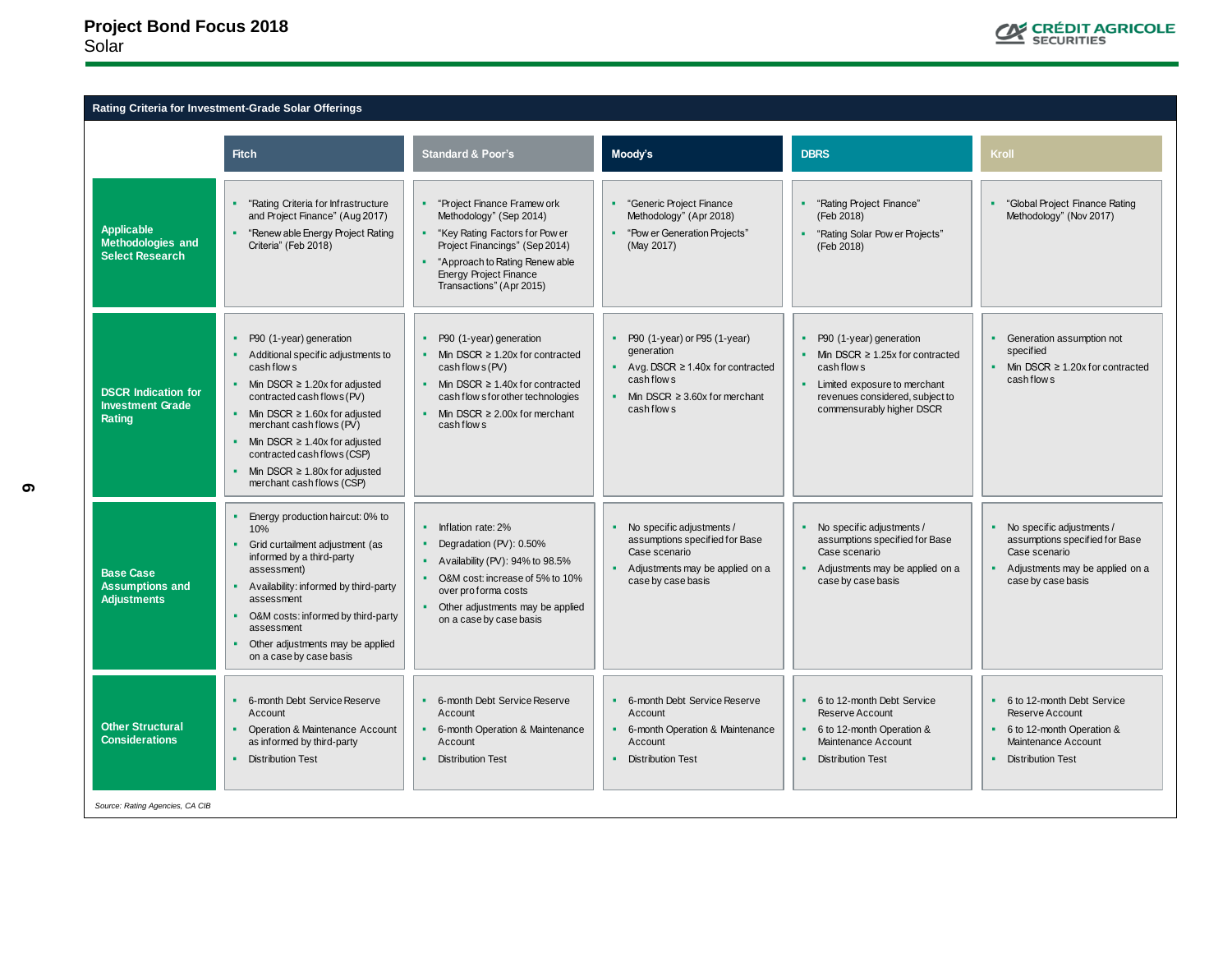

# **Solar Project Bond Global Issuance To-Date**

| <b>Issuer</b>                                  | Sponsor(s)                          | Capacity<br>(MW)         | <b>Type</b> | Project<br><b>Status</b> | Country              | Geographic<br><b>Region</b> | <b>Currency</b> | <b>Size</b><br>(MM) | <b>Tenor</b><br>(Years)  | <b>WAL</b><br>(Years)    | Coupon                   | <b>Credit Ratings</b><br>(Moody's / S&P /<br><b>Fitch)</b> | <b>Closing</b><br>Date |
|------------------------------------------------|-------------------------------------|--------------------------|-------------|--------------------------|----------------------|-----------------------------|-----------------|---------------------|--------------------------|--------------------------|--------------------------|------------------------------------------------------------|------------------------|
| sPower Portfolio                               | sPower                              | 652                      | PV          | Operating                | <b>United States</b> | North America               | <b>USD</b>      | 499                 | 23.5                     |                          | 4.96%                    | $\overline{\phantom{a}}$                                   | <b>Jun-18</b>          |
| <b>Sonnedix Portfolio</b>                      | Sonnedix                            | 30                       | <b>PV</b>   | Operating                | Spain                | <b>EMEA</b>                 | <b>EUR</b>      | 140                 | 19                       | $\overline{\phantom{a}}$ | $\overline{a}$           | $\overline{\phantom{a}}$                                   | <b>Jun-18</b>          |
| Renewable Japan - Toba's project               | Renewable Japan Co.                 | 17                       | <b>PV</b>   | Operating                | Japan                | Asia-Pacific                | <b>JPY</b>      | 6,900               | 22                       | $\overline{\phantom{a}}$ | $\overline{\phantom{a}}$ | Private                                                    | Apr-18                 |
| <b>Ontario Solar</b>                           | --                                  | 30                       | PV          | Operating                | Canada               | North America               | CAD             | 105                 | $\overline{\phantom{a}}$ | $\overline{\phantom{a}}$ | $\overline{\phantom{a}}$ | $-/-/BBB$                                                  | Apr-18                 |
| Q-Energy                                       | Q-Energy                            | $\overline{7}$           | PV          | Operating                | Spain                | <b>EMEA</b>                 | <b>EUR</b>      | 38                  | 19                       | --                       | 3.50%                    | Private                                                    | <b>Jan-18</b>          |
| La Jacinta Solar Farm Finance                  | Invenergy                           | 50                       | PV          | Operating                | Uruguay              | Latin America               | <b>USD</b>      | 65                  | 24.5                     | 14.5                     | $\overline{\phantom{a}}$ | Baa3 / $-$ / $-$                                           | $Jan-18$               |
| T-Solar                                        | T-Solar                             | $\overline{\phantom{a}}$ | PV          | Operating                | Spain                | <b>EMEA</b>                 | <b>EUR</b>      | 118                 | 19.5                     |                          | 3.15%                    | Private                                                    | <b>Jan-18</b>          |
| Solaria Project                                | Solaria                             | $\overline{\phantom{a}}$ | PV          | Operating                | Spain                | <b>EMEA</b>                 | <b>EUR</b>      | 9                   | 22                       | $\overline{\phantom{a}}$ | 4.15%                    | BBB-                                                       | Jan-18                 |
| <b>Canadian Solar Portfolio</b>                | <b>Canadian Solar</b>               | 52                       | <b>PV</b>   | Operating                | United Kingdom       | <b>EMEA</b>                 | <b>GBP</b>      | 42                  | 17                       | $\overline{\phantom{a}}$ | $\overline{\phantom{a}}$ | Private                                                    | <b>Jan-18</b>          |
| <b>Sungem Holding</b>                          | Amplio Energy                       | $\overline{\phantom{a}}$ | PV          | Operating                | Italy                | <b>EMEA</b>                 | <b>EUR</b>      | 70                  | 12                       | $\overline{\phantom{a}}$ | $\overline{\phantom{a}}$ | Unrated                                                    | Dec-17                 |
| <b>Southgate Solar</b>                         | Connor, Clark & Lunn Infrastructure | 50                       | <b>PV</b>   | Operating                | Canada               | North America               | <b>USD</b>      | 171                 | 18                       | $\overline{\phantom{a}}$ | 4.16%                    | Unrated                                                    | Dec-17                 |
| <b>Windsor Solar</b>                           | Connor, Clark & Lunn Infrastructure | 50                       | PV          | Operating                | Canada               | North America               | <b>USD</b>      | 188                 | 18                       | $\overline{\phantom{a}}$ | 4.16%                    | Unrated                                                    | Dec-17                 |
| sPower Portfolio*                              | sPower                              | 565                      | <b>PV</b>   | Operating                | <b>United States</b> | North America               | <b>USD</b>      | 421                 | $\overline{\phantom{a}}$ | $\overline{\phantom{a}}$ | 4.55%                    | BBB-                                                       | <b>Nov-17</b>          |
| Tottori                                        | Canadian Solar                      | 27                       | PV          | Operating                | Japan                | Asia-Pacific                | JPY             | 7,400               | 1.5                      | <b>Bullet</b>            | 1.27%                    | A (JCR)                                                    | <b>Nov-17</b>          |
| Azure Sun                                      | Pensions Infrastructure Platform    | 29                       | <b>PV</b>   | Operating                | United Kingdom       | <b>EMEA</b>                 | <b>GBP</b>      | 20                  | 18.5                     | $\overline{\phantom{a}}$ | 0.43% to 3.15%           | Private                                                    | Oct-17                 |
| <b>Australia's New Energy Solar</b>            | Consortium                          | $\overline{\phantom{a}}$ | PV          | Operating                | <b>United States</b> | North America               | <b>USD</b>      | 63                  | 24                       | 13.2                     | $\overline{\phantom{a}}$ | Private                                                    | Oct-17                 |
| X-Elio Spanish portfolio                       | X-Elio                              | 33                       | <b>PV</b>   | Operating                | Spain                | <b>EMEA</b>                 | <b>EUR</b>      | 93                  | 23                       | $\overline{\phantom{a}}$ | 3.84%                    | Private                                                    | Sep-17                 |
| Sonnedix Spanish portfolio                     | Sonnedix                            | 18                       | PV          | Operating                | Spain                | <b>EMEA</b>                 | <b>EUR</b>      | 74                  | 19.5                     | $\overline{\phantom{a}}$ | 3.43%                    | Private                                                    | Sep-17                 |
| Renewable Japan                                | Renewable Japan Co.                 | 15                       | <b>PV</b>   | Greenfield               | Japan                | Asia-Pacific                | <b>JPY</b>      | 4,670               | 23                       | --                       | --                       | Private                                                    | Aug-17                 |
| CSolar West's project in Imperial<br>County    | <b>CSolar West</b>                  | 150                      | <b>PV</b>   | Operating                | <b>United States</b> | North America               | <b>USD</b>      | 401                 | 23                       | 12.2                     | 3.85%                    | BBB (Kroll)                                                | Aug-17                 |
| Magacela Solar 1 SL                            | Solaria                             | 10                       | PV          | Operating                | Spain                | <b>EMEA</b>                 | <b>EUR</b>      | 47                  | 20                       | --                       | 3.77%                    | Private                                                    | Aug-17                 |
| <b>High Noon Solar</b>                         | Duke Energy                         | $\overline{\phantom{a}}$ | PV          | Operating                | <b>United States</b> | North America               | <b>USD</b>      | 233                 | 19                       | 12.5                     | 4.10%                    | BBB- (Kroll)                                               | <b>Jul-17</b>          |
| Moapa Southern Paiute Solar<br><b>InvestCo</b> | AllianzGI                           | 250                      | PV          | Operating                | <b>United States</b> | North America               | <b>USD</b>      | 208                 | 24                       | $\overline{\phantom{a}}$ | 5.23%                    | Private                                                    | <b>Jun-17</b>          |
| Gumna Aramaki                                  | Canadian Solar                      | 19                       | PV          | Greenfield               | Japan                | Asia-Pacific                | <b>JPY</b>      | 5,400               | $1.5$ and<br>20.3        | $\sim$                   | 1.29% and 1.36%          | Private                                                    | Apr-17                 |
| <b>Alamo 6 Holdings LLC</b>                    | <b>OCI Solar Power</b>              | 110                      | PV          | Operating                | <b>United States</b> | North America               | <b>USD</b>      | 225                 | 24.9                     | 13.5                     | 4.17%                    | NAIC-2                                                     | Apr-17                 |
| Parque Solar Cuz Cuz                           | Solek                               | 3                        | PV          | Operating                | Chile                | Latin America               | <b>USD</b>      | 20                  | 5                        | $\overline{\phantom{a}}$ | 6.20%                    | Private                                                    | Apr-17                 |
| <b>Mibu Solar Way</b>                          | <b>JAG Energy</b>                   | 17                       | <b>PV</b>   | Greenfield               | Japan                | Asia-Pacific                | <b>JPY</b>      | 5,400               | 9                        | $\overline{\phantom{a}}$ | $\overline{\phantom{a}}$ | A                                                          | Mar-17                 |

\*Includes Wind Assets

 $\blacktriangleright$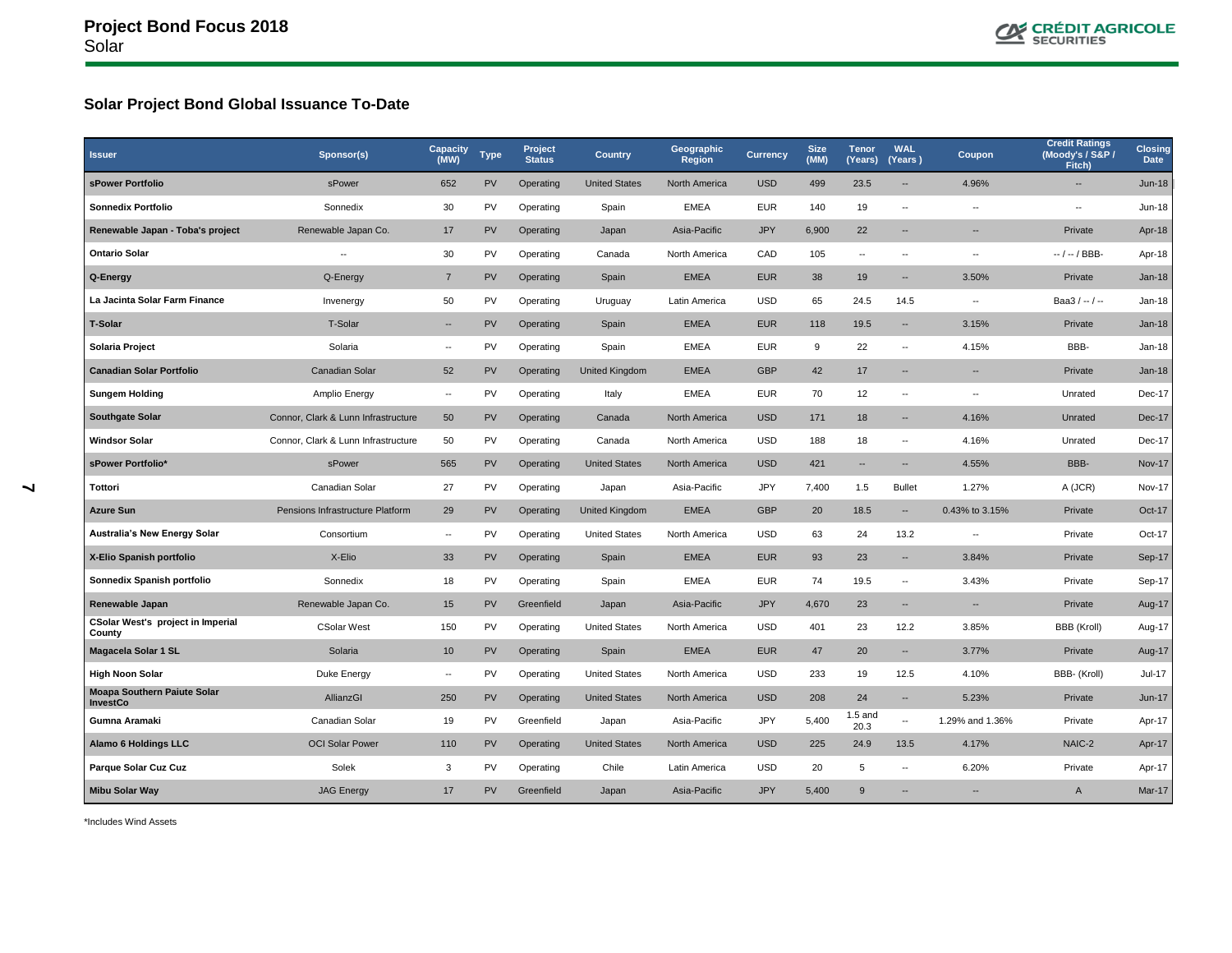

# **Solar Project Bond Global Issuance To-Date (Continued)**

| <b>Issuer</b>                      | Sponsor(s)                   | <b>Capacity</b><br>(MW)  | <b>Type</b> | Project<br><b>Status</b> | <b>Country</b>        | Geographic<br><b>Region</b> | <b>Currency</b> | <b>Size</b><br>(MM) | <b>Tenor</b><br>(Years)  | <b>WAL</b><br>(Years)    | Coupon                         | <b>Credit Ratings</b><br>(Moody's / S&P /<br>Fitch) | <b>Closing</b><br><b>Date</b> |
|------------------------------------|------------------------------|--------------------------|-------------|--------------------------|-----------------------|-----------------------------|-----------------|---------------------|--------------------------|--------------------------|--------------------------------|-----------------------------------------------------|-------------------------------|
| <b>Econergy Solar Plants</b>       | Econergy                     | 35                       | PV          | Operating                | Italy                 | <b>EMEA</b>                 | <b>EUR</b>      | 12                  | --                       | $\overline{\phantom{a}}$ | $\overline{\phantom{a}}$       | Private                                             | Mar-17                        |
| Planta Solar Puertollano 6         | Solaria                      | 10                       | PV          | Operating                | Spain                 | <b>EMEA</b>                 | <b>EUR</b>      | 45                  | 20.5                     | $\overline{\phantom{a}}$ | 3.75%                          | BBB- (Axesor)                                       | Mar-17                        |
| <b>NextEnergy Solar Fund</b>       | Guernsey                     | 241                      | <b>PV</b>   | Operating                | <b>United Kingdom</b> | <b>EMEA</b>                 | <b>GBP</b>      | 63                  | 18.5                     | $\overline{\phantom{a}}$ | $\overline{\phantom{a}}$       | Private                                             | Feb-17                        |
| <b>Ahana Operations</b>            | ATN International            | $\overline{\phantom{a}}$ | PV          | Operating                | <b>United States</b>  | North America               | <b>USD</b>      | 66                  | 12.0 &<br>14.0           | $\overline{\phantom{a}}$ | $\overline{\phantom{a}}$       | Private                                             | Feb-17                        |
| <b>CED Upton County Solar</b>      | <b>Consolidated Edison</b>   | 150                      | PV          | Greenfield               | <b>United States</b>  | North America               | <b>USD</b>      | 97                  | $\overline{\phantom{a}}$ | $\overline{\phantom{a}}$ | --                             | Private                                             | <b>Jan-17</b>                 |
| Azienda Solare Italiana            | Quercus                      | 84                       | PV          | Operating                | Italy                 | <b>EMEA</b>                 | <b>EUR</b>      | 125                 | 13.5                     | $\overline{\phantom{a}}$ | 3.05% and Euribor<br>$+250bps$ | Private                                             | Jan-17                        |
| <b>Brainwave Solar portfolio</b>   | Consortium                   | $\overline{\phantom{a}}$ | <b>PV</b>   | Operating                | France                | <b>EMEA</b>                 | <b>EUR</b>      | 121                 | --                       |                          |                                | Private                                             | Dec-16                        |
| <b>Globasol Villanueva</b>         | Solaria                      | $10$                     | PV          | Operating                | Spain                 | <b>EMEA</b>                 | <b>EUR</b>      | 45                  | 21                       | $\overline{\phantom{a}}$ | 4.20%                          | Private                                             | Dec-16                        |
| <b>Celeo Fotovoltaico SA</b>       | Celeo Redes                  | 15                       | PV          | Operating                | Spain                 | <b>EMEA</b>                 | <b>EUR</b>      | 42                  | 21.5                     | $\sim$                   | 3.95%                          | Private                                             | Dec-16                        |
| Sonnedix                           | JP Morgan (Sonnedix)         | 68                       | <b>PV</b>   | Operating                | Italy                 | <b>EMEA</b>                 | <b>EUR</b>      | 95                  | 14                       | $\overline{\phantom{a}}$ | Euribor + 230bps               | Private                                             | Dec-16                        |
| <b>Spex Solar</b>                  | Consortium                   | 20                       | <b>PV</b>   | Operating                | Spain                 | <b>EMEA</b>                 | <b>EUR</b>      | 107                 | 20                       | $\overline{\phantom{a}}$ | $\overline{\phantom{a}}$       | Private                                             | Oct-16                        |
| <b>Kingston Solar</b>              | Samsung C&T                  | $\overline{\phantom{a}}$ | PV          | Operating                | Canada                | North America               | CAD             | 633                 | 19                       | 10                       | 3.57%                          | Private                                             | Oct-16                        |
| <b>Canadian Solar Portfolio</b>    | <b>Canadian Solar</b>        | $\overline{\phantom{a}}$ | <b>PV</b>   | Greenfield               | Japan                 | Asia-Pacific                | <b>JPY</b>      | 6,200               | $\overline{\phantom{a}}$ | $\overline{\phantom{a}}$ | $\overline{\phantom{a}}$       | Private                                             | Aug-16                        |
| <b>TS Energy</b>                   | Zhongli Talesun Solar        | $\overline{\phantom{a}}$ | PV          | Operating                | Italy                 | <b>EMEA</b>                 | <b>EUR</b>      | 40                  | 16                       | $\overline{\phantom{a}}$ | 4.20%                          | Private                                             | Aug-16                        |
| Finsterwalde II/III Solar          | <b>Talanx</b>                | 40                       | PV          | Operating                | Germany               | <b>EMEA</b>                 | <b>EUR</b>      | 51                  | 13                       | $\overline{\phantom{a}}$ | $\overline{\phantom{a}}$       | Private                                             | $Jul-16$                      |
| <b>Fonroche Energie</b>            | --                           | 82                       | PV          | Operating                | France                | <b>EMEA</b>                 | <b>EUR</b>      | 25                  | 5                        | $\overline{\phantom{a}}$ | $\overline{\phantom{a}}$       | Private                                             | $Jul-16$                      |
| Andasol 1 & 2                      | Antin Solar, DBAM, ACS       | 100                      | <b>CSP</b>  | Operating                | Spain                 | <b>EMEA</b>                 | <b>EUR</b>      | 90                  | 15                       | $\overline{\phantom{a}}$ | $\overline{\phantom{a}}$       | Private                                             | <b>Jun-16</b>                 |
| <b>Grand Renewable Solar LP</b>    | CCLI, Samsung, & Six Nations | 100                      | PV          | Operating                | Canada                | North America               | CAD             | 613                 | 19                       | 9.6                      | 3.93%                          | Private                                             | Jun-16                        |
| <b>Vela Energy</b>                 | <b>Centerbridge Partners</b> | 100                      | <b>PV</b>   | Operating                | Spain                 | <b>EMEA</b>                 | <b>EUR</b>      | 404                 | 20                       | $\sim$                   | 3.20%                          | $-$ / BBB / $-$                                     | <b>Jun-16</b>                 |
| Solaria Project                    | Solaria                      | 10                       | PV          | Operating                | Spain                 | <b>EMEA</b>                 | <b>EUR</b>      | 45                  | 21                       | $\overline{\phantom{a}}$ | 4.20%                          | $-$ / BBB- / $-$                                    | May-16                        |
| <b>Foresight Solar Fund</b>        | Foresight                    | $\overline{\phantom{a}}$ | <b>PV</b>   | Operating                | United Kingdom        | <b>EMEA</b>                 | <b>GBP</b>      | 63                  | 18                       | $\overline{a}$           | $\overline{\phantom{a}}$       | Private                                             | Apr-16                        |
| <b>ConEd California Holdings 3</b> | <b>Consolidated Edison</b>   | $\overline{\phantom{a}}$ | PV          | Operating                | <b>United States</b>  | North America               | <b>USD</b>      | 95                  | 20                       | 12                       | 4.07%                          | NAIC-2                                              | Apr-16                        |
| <b>ConEdison Development</b>       | <b>Consolidated Edison</b>   | 106                      | PV          | Operating                | <b>United States</b>  | North America               | <b>USD</b>      | 218                 | 25                       | $\overline{\phantom{a}}$ | $\overline{\phantom{a}}$       | Private                                             | Mar-16                        |
| Aomori-Misawa                      | Canadian Solar               | $\overline{\phantom{a}}$ | <b>PV</b>   | Operating                | Japan                 | Asia-Pacific                | <b>YEN</b>      | 3,000               | 20                       | $\overline{\phantom{a}}$ | 1.40%                          | A (Japan CRA)                                       | Mar-16                        |
| <b>ConEdison Development</b>       | <b>Consolidated Edison</b>   | $\overline{\phantom{a}}$ | <b>PV</b>   | Operating                | <b>United States</b>  | North America               | <b>USD</b>      | 159                 | 25                       | 14.3                     | 4.53%                          | NAIC-2                                              | Dec-15                        |
| <b>Etrion Solar PV Portfolio</b>   | Etrion                       | 54                       | PV          | Operating                | Italy                 | <b>EMEA</b>                 | <b>EUR</b>      | 35                  | 14                       | $\overline{\phantom{a}}$ | Euribor + 225bps               | Private                                             | Dec-15                        |
| Lightsource                        | Lightsource                  | 101                      | <b>PV</b>   | Operating                | United Kingdom        | <b>EMEA</b>                 | <b>GBP</b>      | 284                 | 8 and 22                 | $\overline{\phantom{a}}$ |                                | Private                                             | <b>Nov-15</b>                 |

\*Includes Wind Assets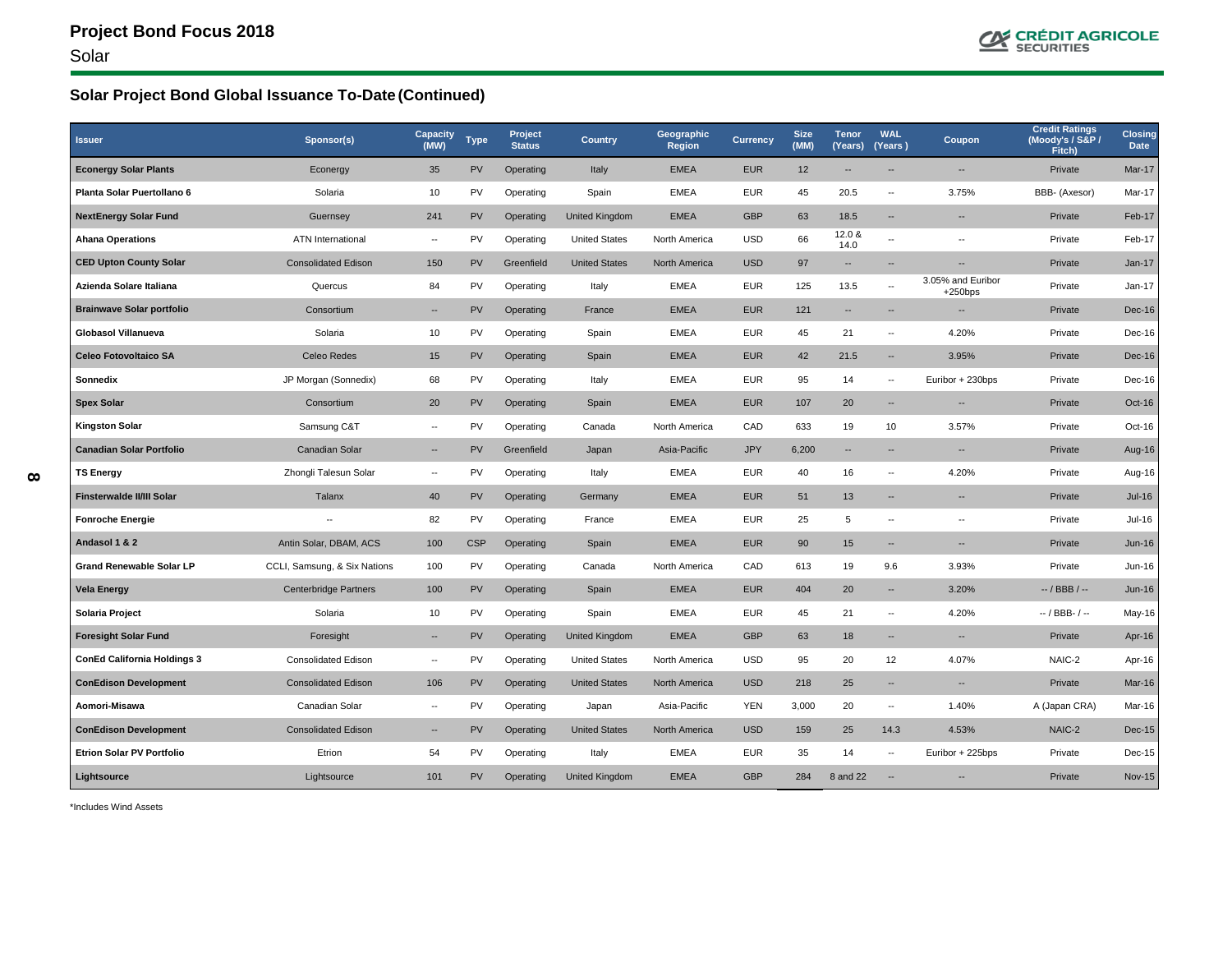

# **Solar Project Bond Global Issuance To-Date (Continued)**

| <b>Issuer</b>                                  | Sponsor(s)                  | <b>Capacity</b><br>(MW)  | <b>Type</b> | <b>Project</b><br><b>Status</b> | <b>Country</b>        | Geographic<br><b>Region</b> | <b>Currency</b> | <b>Size</b><br>(MM) | <b>Tenor</b><br>(Years) | <b>WAL</b><br>(Years)    | Coupon                             | <b>Credit Ratings</b><br>(Moody's / S&P /<br>Fitch) | <b>Closing</b><br>Date |
|------------------------------------------------|-----------------------------|--------------------------|-------------|---------------------------------|-----------------------|-----------------------------|-----------------|---------------------|-------------------------|--------------------------|------------------------------------|-----------------------------------------------------|------------------------|
| Solaben 1 & 6                                  | Abengoa                     | 250                      | <b>CSP</b>  | Operating                       | Spain                 | <b>EMEA</b>                 | <b>EUR</b>      | 285                 | 19                      | 10                       | 3.76%                              | $-$ / BBB / $-$                                     | Sep-15                 |
| <b>Solar Star Funding</b>                      | MidAmerican                 | 579                      | PV          | Greenfield                      | <b>United States</b>  | North America               | <b>USD</b>      | 325                 | 20                      | 12.5                     | 3.95%                              | Baa3 / BBB / BBB-                                   | Mar-15                 |
| <b>Primrose Solar Portfolio</b>                | Primrose Solar              | 39                       | PV          | Operating                       | <b>United Kingdom</b> | <b>EMEA</b>                 | <b>GBP</b>      | 29                  | 19                      | н.                       | $\overline{\phantom{a}}$           | Private                                             | $Jan-15$               |
| <b>Antin Solar Investments</b>                 | Antin Solar                 | 66                       | PV          | Operating                       | Italy                 | <b>EMEA</b>                 | <b>EUR</b>      | 85                  | 14                      | $\overline{\phantom{a}}$ | 3.37%                              | Private                                             | <b>Nov-14</b>          |
| <b>Northland Power Solar Finance One</b><br>LP | <b>Northland Power</b>      | 60                       | PV          | Operating                       | Canada                | North America               | CAD             | 232                 | 18                      | 9.3                      | 4.40%                              | BBB (High)                                          | Oct-14                 |
| <b>Enerparc</b>                                | Enerparc                    | 52                       | PV          | Operating                       | Germany               | <b>EMEA</b>                 | <b>EUR</b>      | 17                  | 10                      | <b>Bullet</b>            | 4.75%                              | Private                                             | $Jul-14$               |
| <b>Genesis Solar Funding LLC</b>               | NextEra                     | 250                      | <b>CSP</b>  | Operating                       | <b>United States</b>  | North America               | <b>USD</b>      | 280                 | 24                      | 13                       | 5.60%                              | NAIC-2 (BBB- Fitch)                                 | $Jun-14$               |
| <b>Borealis Canada Solar Portfolio</b>         | Recurrent                   | 108                      | PV          | Greenfield                      | Canada                | North America               | <b>USD</b>      | 390                 | $C + 19$                | $\overline{\phantom{a}}$ | --                                 | Private                                             | $Jan-14$               |
| <b>Csolar South</b>                            | Tenaska                     | 130                      | PV          | Operating                       | <b>United States</b>  | North America               | <b>USD</b>      | 316                 | 25                      | 12                       | 5.37%                              | NAIC-2 (BBB-)                                       | <b>Nov-13</b>          |
| <b>Solar Star Funding</b>                      | MidAmerican                 | 579                      | PV          | Greenfield                      | <b>United States</b>  | North America               | <b>USD</b>      | 1,000               | 22                      | 14.7                     | 5.38%                              | Baa3 / BBB- / BBB-                                  | $Jun-13$               |
| <b>Foresight Solar Fund</b>                    | Foresight                   | $\overline{\phantom{a}}$ | PV          | Operating                       | <b>United Kingdom</b> | <b>EMEA</b>                 | <b>GBP</b>      | 60                  | 21                      | н.                       | $\overline{\phantom{a}}$           | Private                                             | $May-13$               |
| <b>Moapa Solar Project</b>                     | K Road Power Holdings       | 350                      | PV          | Greenfield                      | <b>United States</b>  | North America               | <b>USD</b>      | 250                 | 12                      | 10                       | 5.50%                              | NAIC-2 (BBB- Kroll)                                 | Apr-13                 |
| <b>Touwsrivier</b>                             | Soitec                      | 44                       | <b>CSP</b>  | Greenfield                      | South Africa          | <b>EMEA</b>                 | ZAR             | 1,000               | 16                      | $\mathbf{0}$             | 11.00%                             | Baa2.za (Moody's)                                   | Apr-13                 |
| <b>Topaz Solar Farms LLC</b>                   | MidAmerican                 | 550                      | PV          | Greenfield                      | <b>United States</b>  | North America               | <b>USD</b>      | 250                 | 26                      | 14                       | 4.88%                              | Baa2 / BBB / BBB                                    | Apr-13                 |
| <b>Consolidated Edison</b>                     | <b>Consolidated Edison</b>  | 1100                     | PV          | Greenfield                      | <b>United States</b>  | North America               | <b>USD</b>      | 219                 | 24                      | 15                       | 4.78%                              | NAIC-2 (BBB+)                                       | $Mar-13$               |
| <b>Solar Power Generation</b>                  | Solar Power Generation Ltd. | 10                       | PV          | Operating                       | United Kingdom        | <b>EMEA</b>                 | GBP             | 40                  | 24                      | $\overline{\phantom{a}}$ | 3.61%                              | Private                                             | <b>Nov-12</b>          |
| <b>Imperial Valley Solar</b>                   | <b>AES</b>                  | 266                      | PV          | Greenfield                      | <b>United States</b>  | North America               | <b>USD</b>      | 416                 | 26                      | 14.6                     | 6.00%                              | NAIC-2 (Baa3/BBB-<br>Equivalent)                    | <b>Nov-12</b>          |
| Centinela Solar Energy Project                 | <b>LS Power</b>             | 170                      | PV          | Greenfield                      | <b>United States</b>  | North America               | <b>USD</b>      | 275                 | 22                      | --                       | 5.60% (Fixed) /<br>5.80% (Delayed) | Private                                             | Oct-12                 |
| St. Clair Holding                              | NextEra                     | 40                       | PV          | Operating                       | Canada                | North America               | CAD             | 172                 | 19                      | 10                       | 4.88%                              | Private                                             | Sep-12                 |
| <b>Topaz Solar Farms LLC</b>                   | MidAmerican                 | 550                      | PV          | Greenfield                      | <b>United States</b>  | North America               | <b>USD</b>      | 850                 | 28                      | 15.5                     | 5.75%                              | Baa3 / BBB- / BBB-                                  | Feb-12                 |
| <b>Desert Sunlight</b>                         | NextEra / GE                | 550                      | PV          | Greenfield                      | <b>United States</b>  | North America               | <b>USD</b>      | 744                 | 25                      | $\overline{\phantom{a}}$ | 5.51%                              | -- / -- / AA+                                       | Aug-11                 |
| <b>NextEra Genesis Solar</b>                   | NextEra                     | 250                      | <b>CSP</b>  | Greenfield                      | <b>United States</b>  | North America               | <b>USD</b>      | 702                 | 27                      | $\overline{\phantom{a}}$ | 3.88% to 5.13%                     | AAA (DOE Backed) / A-<br>(Uncovered)                | Aug-11                 |
| <b>Andromeda Finance</b>                       | SunPower                    | 44                       | PV          | Greenfield                      | Italy                 | <b>EMEA</b>                 | <b>EUR</b>      | 196                 | 18                      | $\overline{\phantom{a}}$ | 4.84% to 5.72%                     | Baa3 $/ - / -$<br>Aa2 $/ -$<br>$/ -$                | $Dec-10$               |

\*Includes Wind Assets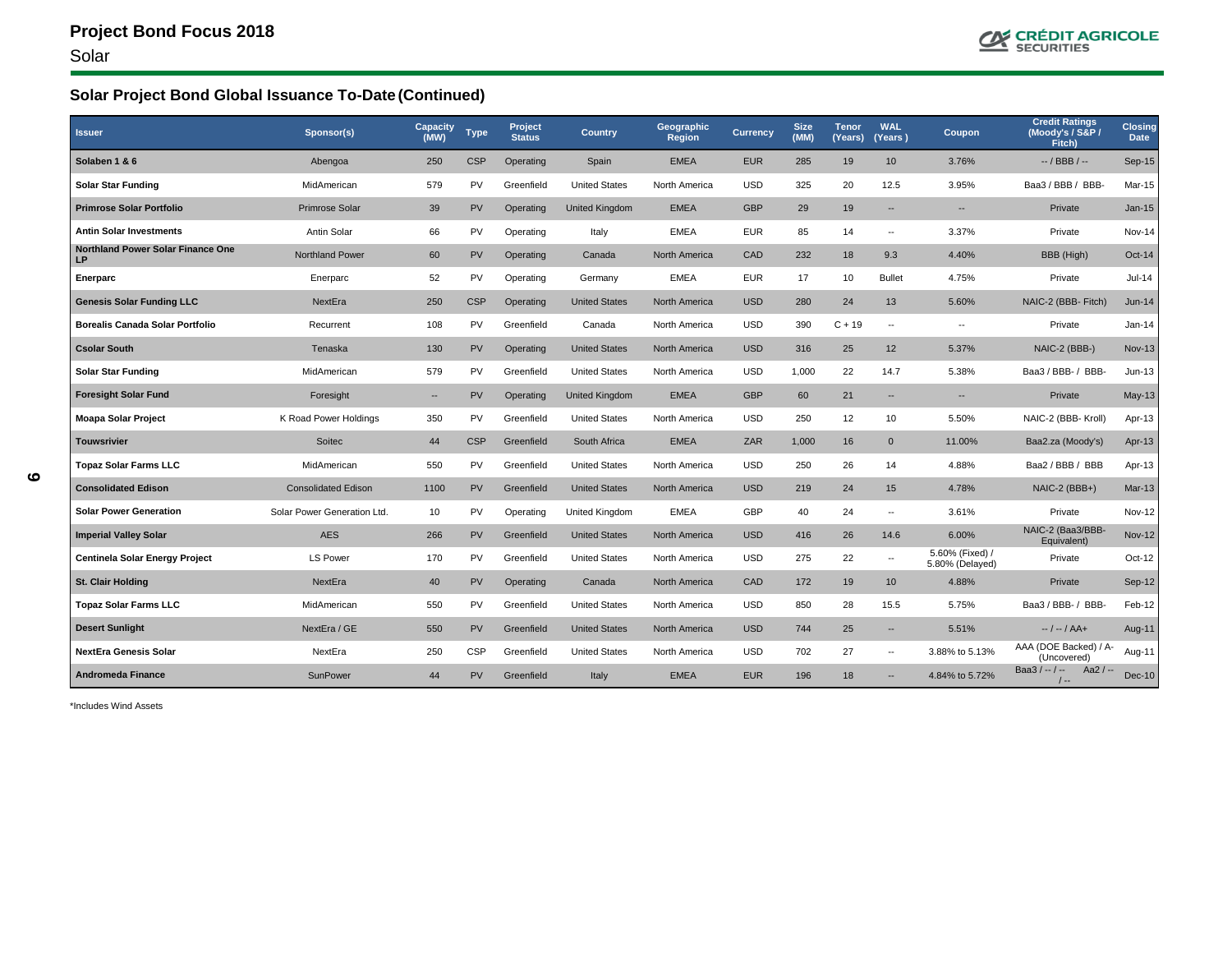#### **PROJECT BOND CONTACTS**

**New York** Crédit Agricole Securities 1301 Avenue of the Americas New York, NY 10019

**Emeka Ngwube** Managing Director +1 (212) 261-7889 [emeka.ngwube@ca-cib.com](mailto:emeka.ngwube@ca-cib.com)

**Sergio Figueroa-Sanz Director** +1 (212) 261-7305 [sergio.figueroa-sanz@ca-cib.com](mailto:sergio.figueroa-sanz@ca-cib.com)

**Thibault Webanck** Vice President +1 (212) 261-7885 [thibault.webanck@ca-cib.com](mailto:thibault.webanck@ca-cib.com)

**Diane-Charlotte Simon**  Associate +1 (212) 261-3026 [diane-charlotte.simon@ca-cib.com](mailto:diane-charlotte.simon@ca-cib.com)

#### **DISCLAIMER**

# **CRÉDIT AGRICOLE**

**Crédit Agricole Corporate and Investment Bank (Global Investment Banking)** 12 place des Etats-Unis 92547 Montrouge Cedex Tel. +33 1 4189 8500

**CE CRÉDIT AGRICOLE** 

**Crédit Agricole CIB (or Credit Agricole Securities (USA) Inc.)** 1301 Avenue of the Americas New York, NY 10019 Tel. (212) 261-7000 [www.ca-cib.com](http://www.ca-cib.com/)

**Paris** Crédit Agricole CIB 12 place des Etats-Unis 92547 Montrouge Cedex

**Quentin Galmiche** Executive Director +33 1 41 89 26 98 [quentin.galmiche@ca-cib.com](mailto:quentin.galmiche@ca-cib.com) 

**Stephanie Passet** Executive Director +33 1 41 89 09 28 [stephanie.passet@ca-cib.com](mailto:stephanie.passet@ca-cib.com)

**Benjamin Clay Director** +33 1 41 89 06 93 [benjamin.clay@ca-cib.com](mailto:benjamin.clay@ca-cib.com)

**Ludwig Hsia** Associate Director +33 1 41 89 3865 ludwig.hsia@ca-cib.com



#### **MANAGEMENT**

**New York** Crédit Agricole Securities 1301 Avenue of the Americas New York, NY 10019

**Michael Guarda** Head Securitization Americas +1 (212) 261-7681 [michael.guarda@ca-cib.com](mailto:michael.guarda@ca-cib.com)

**Leo Burrell** Head of Infrastructure Capital Markets +1 (212) 261-7143 leo.burrell@ca-cib.com